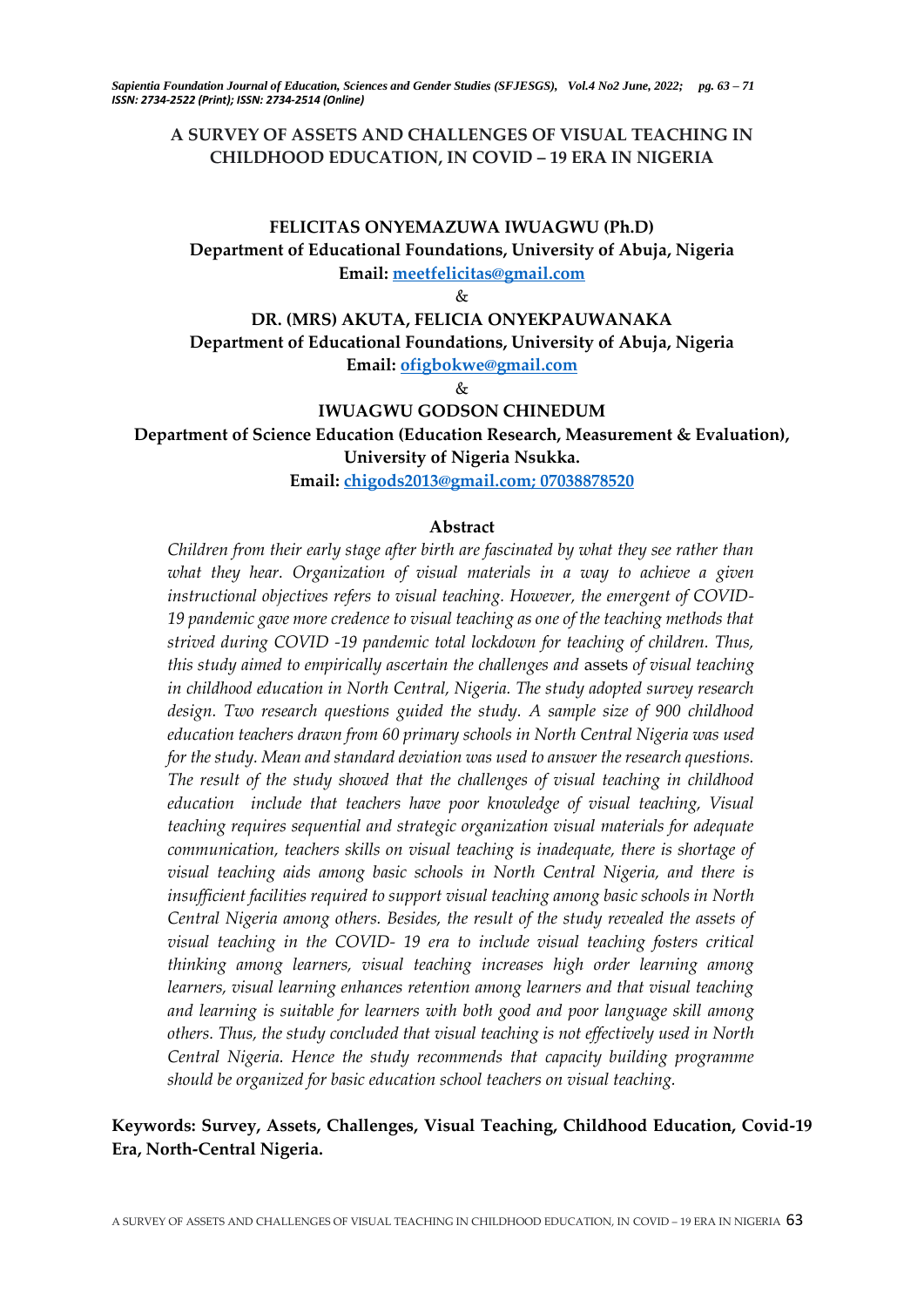### **Introduction**

The world is moving from a period in which the language of production and manufacturing dominated our way of seeing the world; now, ideas about information and communication shape our discourse. It might be that we are actually in the midst of an even deeper change, one in which the pendulum of worldview is swinging from a more masculine and word-based culture to one that is more feminine and image based. It is hard to ignore that the generation of children now moving through our educational system is by far the most visually stimulated generation that system has ever had to teach. Having grown up with cable television, video games, computer software that educates and entertains, and the internet, children are truly visual learners coming of age in an increasingly visually oriented world. Notwithstanding individual differences in intelligence and learning style, this generation of children needs to be taught the way they learn best—with visual stimulation accompanied mostly at the childhood education level.

Childhood education refers to the level of education given to the learners within the age bracket refer to be the age of a child. Nzeribe (2004) affirms that childhood education include [pre-school](https://en.wikipedia.org/wiki/Preschool) or [kindergarten,](https://en.wikipedia.org/wiki/Kindergarten) [primary school](https://en.wikipedia.org/wiki/Primary_school) and junior [secondary school.](https://en.wikipedia.org/wiki/Secondary_school) This is also refered to as basic education given the new frame of Nigeria education system (9-3-4) (National policy in Education, 2012). Georg (2015) opined that basic level of education is very essential for its foundational functions to other stages of education be it primary or junior secondary.

Primary school is the six years of compulsory schooling (Akinbote, 2011). The author continued by saying that it is the initial stage of formal education and has as its basic aim to create, establish and offer opportunities to all children, regardless of age, gender and country of origin, to achieve a balanced cognitive, emotional and psychomotor development. Primary school as seen by Lambo (2013) is the first level of education referring to the formal level of education where government has direct interest and control with respect to the development of curriculum, recruitment and payment of teachers' salaries, enrolment of pupils, provision of facilities and equipment among other things. Primary school education according to Nzeribe (2004) is the level of education given to the children who are at middle childhood to late childhood. Primary school education as referred to in National Policy of Education Federal Republic of Nigeria (FRN) (2013), is an education given in an institution for children aged normally 6 to 11 plus. Primary school is the most popular level of education in Nigeria and other parts of the world. Thus, junior secondary school is referred to as upper basic education. It precedes primary schools and pupils who concluded the primary school education transit to junior secondary. However, one thing common between primary and junior secondary is that learns at this level are below adolescent stage in ideal state, hence often learn more from what they see than what they hear. Thus, teaching and learning at this stage requires effective use of visual teaching.

A SURVEY OF ASSETS AND CHALLENGES OF VISUAL TEACHING IN CHILDHOOD EDUCATION, IN COVID – 19 ERA IN NIGERIA 64 Since vision develops rapidly in the infant and so governs human sensory occurrence, it soon evolves into the dominant means through which children learn about their world. Pupils' population is made up of 65 percent visual learners, 30 percent auditory learners, and 5 percent kinesthetic learners (Nzeribe, 2004). Based on the concept that visual images are a language, visual literacy can be defined as the ability to understand and create visual messages. Development in the area of visual literacy has focused on the growth and expansion of educational programs that stimulate students' abilities to assess and produce a visual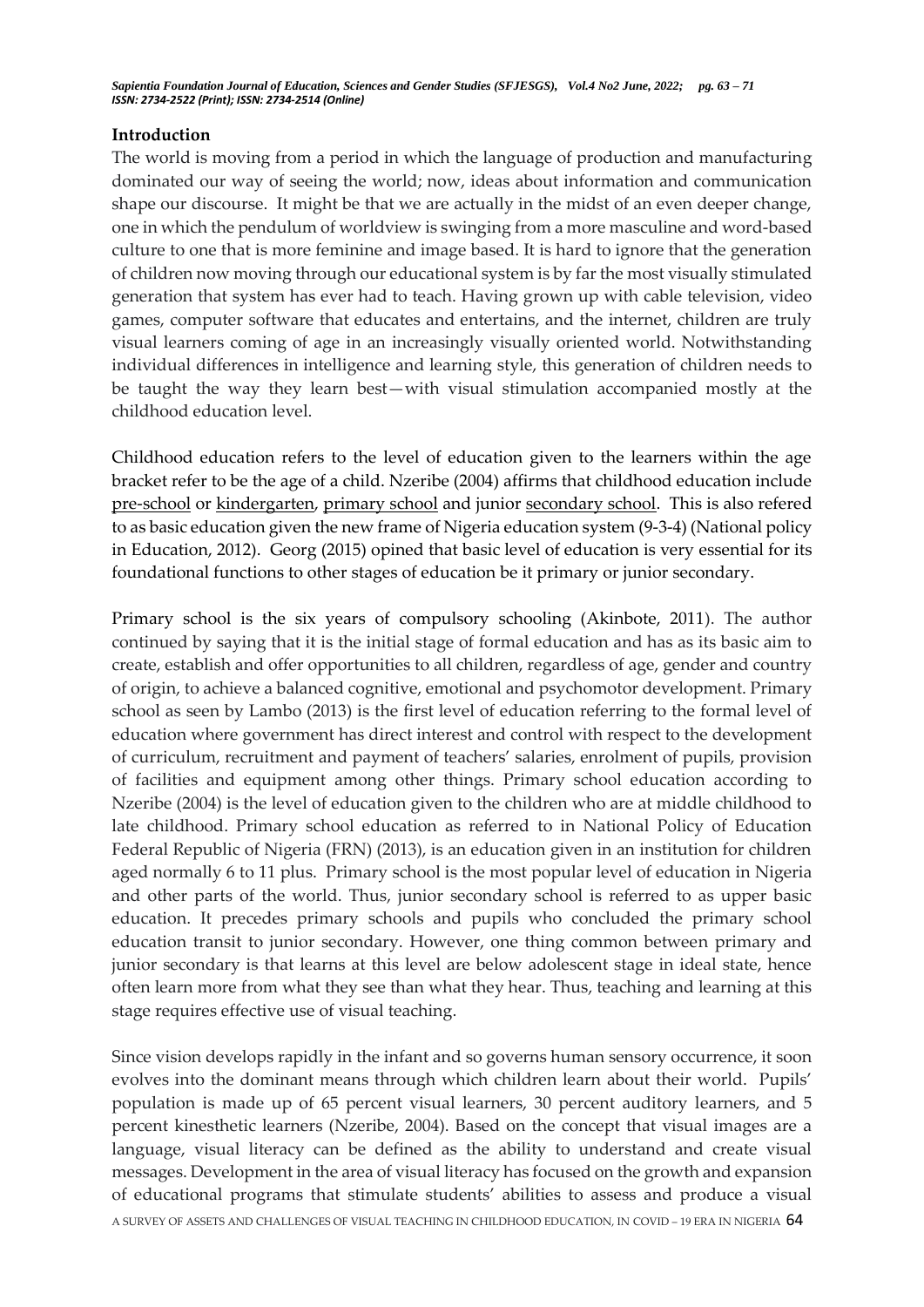language, as well as enhancement of students' reading and writing skills through the use of visual literacy strategies.

Visual Literacy refers to a group of vision-competencies a human being can develop by seeing and at the same time having and integrating other sensory experiences. The development of these competencies is fundamental to normal human learning. When developed, they enable a visually literate person to discriminate and interpret the visible actions, objects, symbols, natural or man-made, that he encounters in his environment. Through the creative use of these competencies, he is able to communicate with others. Through the appreciative use of these competencies, he is able to comprehend and enjoy the masterworks of visual communication.

Visual literacy in the classroom has become increasingly important as more and more information and entertainment is accessed through technology. It requires both the teacher and the learner to develop the ability to think critically and visually about the images presented to them. The Dale Cone of Experience model is based on the concept that learning evolves from the concrete to the abstract; visual symbols are nonverbal representations that precede verbal symbols (Sinatra, 1986). Because pictures or illustrations are analogs of experience and are only one step removed from actual events, these visual representations may be able to capture and communicate the concrete experience in various ways [\(https://uk.sagepub.com/sites/default/files/upm-binaries/27832\\_Ch\\_1.pdf\)](https://uk.sagepub.com/sites/default/files/upm-binaries/27832_Ch_1.pdf).

Visual teaching is a visual dominated teaching. It involves conscious provision and organization of graphics such as pictogram, graphs, pictures, photographs, and animation aimed to communicate, create understanding and making the learner to learn. It has the capacity of impact divergent ideas and increasing critical thinking ability on the learner. In **Visual teaching method,** teachers prefer to use images, graphics, colors and maps to communicate ideas and thoughts. Visual learners must see information in order to learn it. These learners are likely to have a photographic memory and may use color, tone and brightness to recall information. In class, visual learners will benefit from seeing diagrams drawn out, for example, on a chalkboard and in slideshows. **Visual learning** refers to a mode of learning where students rely on graphic aids to remember and learn material. Visual learners can easily visualize objects, have a great sense of balance and alignment, and are very color-oriented and can effortlessly envision imagery. Visual learners learn best by colorcoding their notes, making to-do lists and using concept maps to organize their thoughts. Visual learning helps one to see the information as the learner captures the image of what is seen that what is heard, based on spatial awareness, images, colour, brightness, or any other visual information. Visual learning is often the strength behind the success of the learners. Using photography as a tool to enhance this strength is a wonderful way to captivate and motivate pupils hence, photography is a universal language. Pupils naturally and honestly communicate with photographs

A SURVEY OF ASSETS AND CHALLENGES OF VISUAL TEACHING IN CHILDHOOD EDUCATION, IN COVID – 19 ERA IN NIGERIA 65 Besides, Visual teaching strategies are being used more across the country. They can help one achieve and manage learning objectives. It helps you to think critically and develop skills such as problem-solving, decision making and better understanding. You can take up many activities for learning such as drawing, writing reports, games, flashcards, displays, photographs, posters, documentaries, OHP sheets, etc. It is observed that 21st century teachers adapt visual methods for teaching by using whiteboards, handouts, images, videos,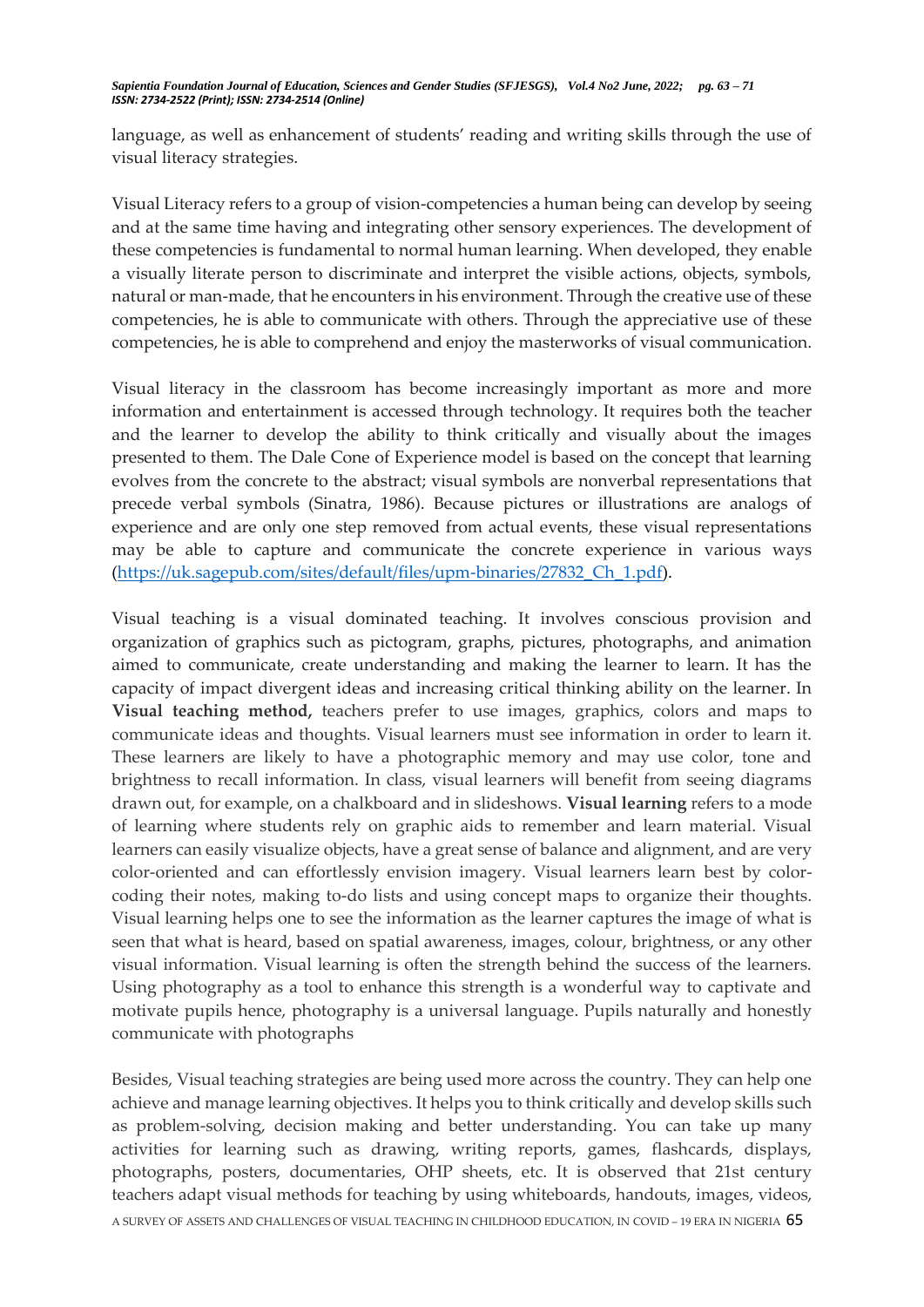presentations, etc. for effective learning. Visual learners can boost their confidence and performance in school. However, it has been observed that the classroom is the best place for learners to learn visually which was a bit difficult during the COVID -19 pandemic lockdown. (https://www.embibe.com/exams/visual-learning-benefits-and-strategies-for-studentsteachers/).

COVID- 19 is an abbreviation of corona virus that broke out in 2019 from China. And was considered a global pandemic hence its outbreak is across the globe. COVID – 19 is an infectious virus that kills its victim or carrier in couple of days by attacking the respiratory system carriers making it difficult if not impossible to breathe. It symptoms include headache, high fever sneezing and difficulty in breathing (WHO Report, 2019). Given it rapid spread, certain measures were put in place to stop the spread of COVID-19. Thus, people were advised to maintain social distancing of about one meter, strictly adhere to personal hygiene such as washing of hand frequently and avoidance of hand shake. However these measure proved abortive and did not yielded the expected result. Irrespective of the measures in place, statistics has it that millions of people lost their lives to COVID- 19 pandemic leading to total lockdown of every activity all over the world.

The challenges brought about by COVID-19, in one way or another, affect and will affect each of us – the wellbeing of all groups of the society in each affected country and globally (Shi, et el. 2003; &Rajkumar, 2020). In general, coronavirus have severe health, social and academic consequences. Students felt severe effects of the first wave of the COVID-19 pandemic as there is a huge change in their everyday lives, and, probably even more alarming in the near and distant future. Teachers were not exempted from the effects of covid-19 such as abrupt change in education system and methods of teaching among which include visual teaching.

In developing countries like Nigeria, visual teaching normally takes place in the classroom. Put was compelled to take another dimension and based on the COVID -19 lockdown. Besides, early childhood and lower basic pupils whom their teaching resources are predominantly visual teaching aid suffered to learn. Some parents became emergency teachers without skills. Given this observation during the COVID- 19 lockdown coupled with special skills required for effective use of visual teaching the researchers deemed it wise and necessary to find out the assets (advantages) and challenges of visual teaching with emphasis on North Central Nigeria.

### **Purpose of study**

The purpose of the study was to find out assets and challenges of visual teaching in COVID– 19 era in North Central Nigeria.

Specifically, the study seeks to determine:

- I. assets of visual teaching and learning in North Central Nigeria
- II. challenges of effective use of visual teaching and learning in Covid 19 era in North Central Nigeria

# **Research Questions**

The following research questions were posed to guide the study:

1. What are the assets of visual teaching and learning in North Central Nigeria?

A SURVEY OF ASSETS AND CHALLENGES OF VISUAL TEACHING IN CHILDHOOD EDUCATION, IN COVID – 19 ERA IN NIGERIA 66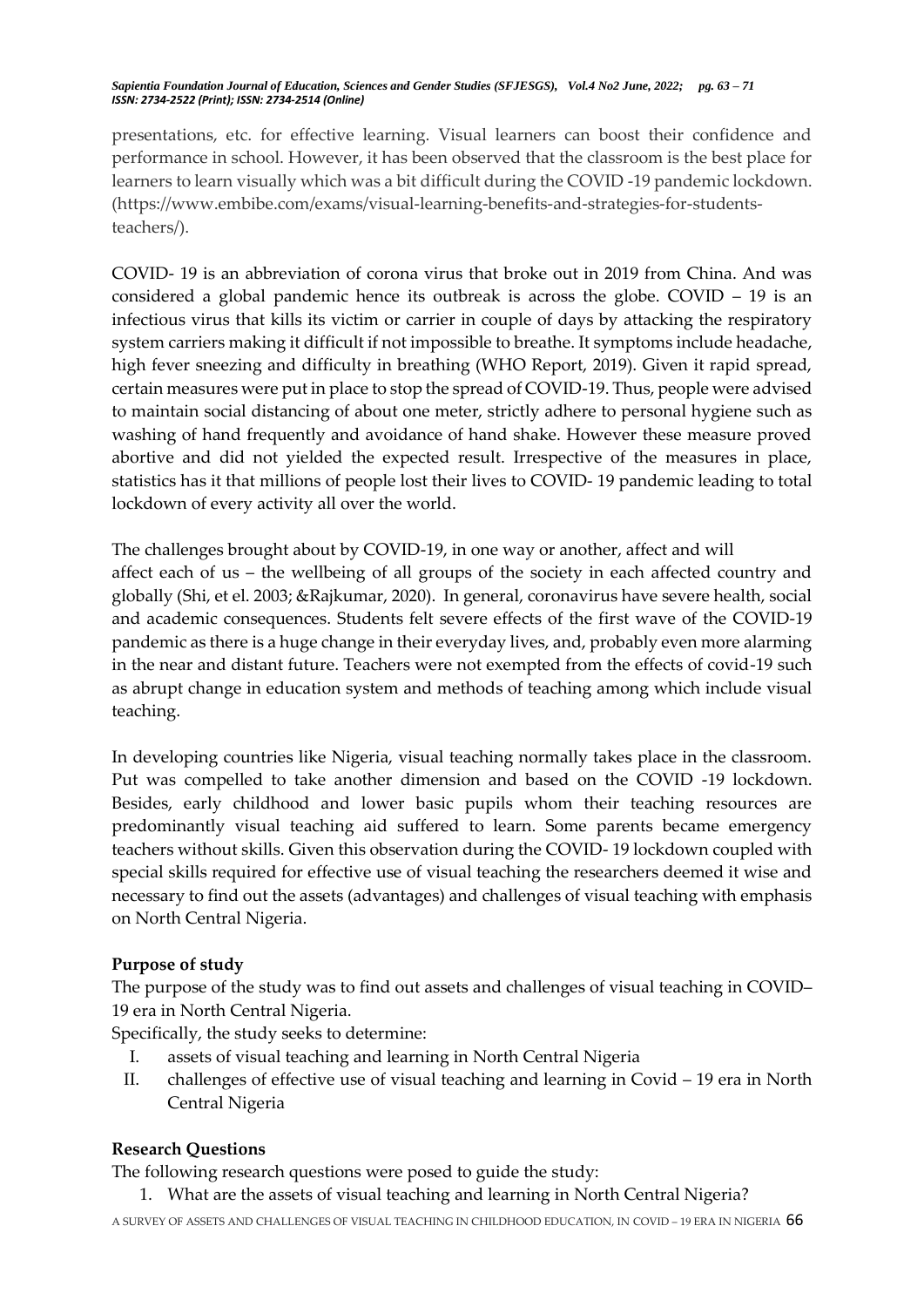2. What are the challenges of effective use of visual teaching and learning in COVID – 19 era in North Central Nigeria?

#### **Methods**

The study adopted a descriptive survey research design. Descriptive survey research design, according to Nworgu (2015), seeks to describe and report characteristics and situations in its natural state. It is used when the aim of a given study is to describe variable or variables in their un- manipulated form. Hence it is ideal for this study since the researchers tend to empirically determine the challenges and assets of visual teaching in childhood education in Nigeria from the view point of the teachers' in North Central Nigeria. The population of the study comprise all childhood education teachers in North Central Nigeria. The study used a sample size of 900 public childhoodeducation school teachers comprising 450 primary school teachers and 450 junior secondary school (JSS) teachers amounting to 900 teachers (458 male and 442 female teachers), drawn across the six states in North Central Nigeria, using dualstage sampling techniques.

In the first stage the researcher used stratified non proportionate random sampling techniques to draw 60 public basic schools: 10 (five primary and five junior secondary schools) from each of the six states in North Central Nigeria. At the second stage, the researcher used random sampling techniques to draw 15 teachers from each of the 60 sampled basic schools which amounted to 900childhood education teachers, use for the study. The sampling techniques were deemed appropriate to ensure probability sampling and also to ensure manageable sample size given the method deemed appropriate for data collection for the study.

The instrument for data collection for the study was questionnaire titled: "visual teaching assessment questionnaire (VTAQ)." developed by the researchers. The VTAQ was made up of two parts; A and B. Part A sought for demographic information of the childhood education teachers, while part B is made up of 20 items modelled on a four point scale ranging from strongly agreed  $(SA) = 4$  points, Agreed  $(A)$ , = 3 points, Disagreed  $(D) = 2$  points to Strongly Disagreed (SD) =1 point; organized into two clusters: cluster 1 and cluster 2. Custer 1 contained 10 items to elicit information from childhood education teachers on challenges of visual teaching in North Central Nigeria. While Cluster 2 of VTAQ is made up of 10 items to elicit information on prospects of visual teaching and learning. The instrument was face validated by four experts: two in educational curriculum; a measurement and evaluation expert, and one education technology specialist all from university of Abuja, Nigeria.

A SURVEY OF ASSETS AND CHALLENGES OF VISUAL TEACHING IN CHILDHOOD EDUCATION, IN COVID – 19 ERA IN NIGERIA 67 These experts were requested to look at the instrument in terms of suitability of the instrument and the items in line with the purpose of the study, research and questions. The useful suggestions made by validates were used in the correction and production of the final instrument (VTAQ). 20 copies of the final instrument were used to collect data from 20 childhood education teachers (10 junior secondary school teachers and 10 primary school teachers from Kogi State. Data collected were subjected to trial – testing to ascertain the reliability of the instrument using Cronbach Alpha statistical method. The choice of Cronbach Alpha was because the items of the VTAQ were polytomously scored. The reliability coefficients of 0.87 was obtained which proves the instrument to be highly reliable. 12 research assistants made up of masters students of university of Abuja, were employed and trained for one day on how to collect data from teachers. The research assistance were trained on how to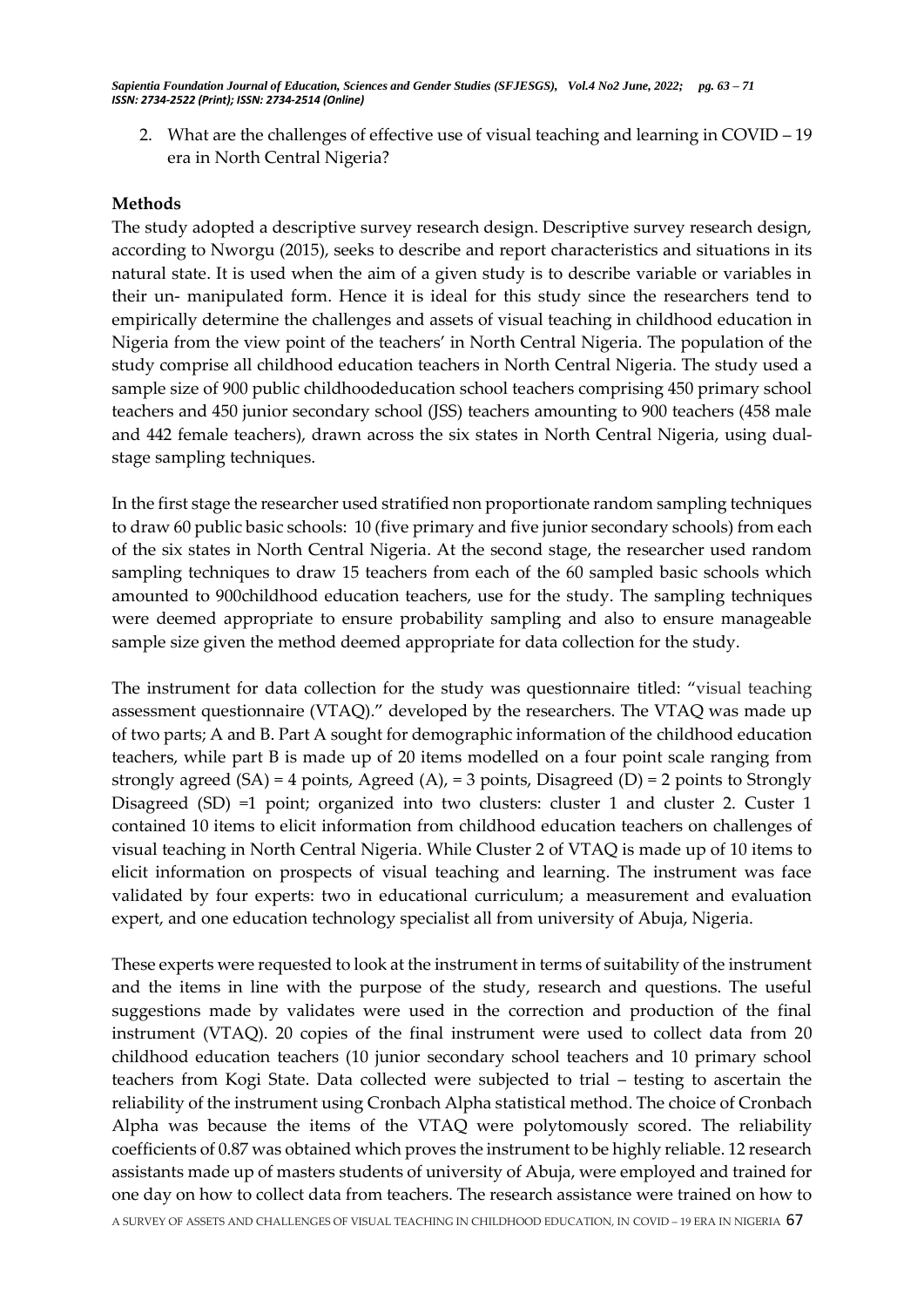be polite to the respondents and were sent in pairs to each of the states and in pairs to each of the sampled basic education schools upon prior notification of the school in writing. Data collection lasted for two months.

## **Method of data analysis**

Data collected were analyzed using mean and standard deviation. All computations were made using Statistical Package for Social Science (SPSS) to ensure accuracy of result. To answer the research questions, the result was interpreted using limit of real numbers: where a mean score of 1.00 - 1.49 was regarded as Strongly Disagreed (SD); 1.50 – 2.49 as Disagreed (D); 2.50 – 3.49 as Agreed (A) while 3.50 – 4.00 as Strongly Agreed (SA).

### **Results**

### **Research question one**

What are the assets of visual teaching in North Central Nigeria?

*Table 1:* **Mean and Standard Deviation of Respondents on assets of visual teaching in North Central Nigeria**

*N = 900*

| $\ensuremath{\mathrm{S/N}}$ | Items                                                                    | $\chi$ | Std. | Decision |
|-----------------------------|--------------------------------------------------------------------------|--------|------|----------|
| $\mathbf{1}$                | Visual teaching and learning fosters critical                            | 2.71   | 0.24 | Agreed   |
| $\overline{2}$              | thinking among learners<br>Visual teaching increases high order learning | 2.87   | 0.21 | Agreed   |
|                             | among learners                                                           |        |      |          |
| 3                           | Visual learning<br>enhances retention among 2.88                         |        | 0.42 | Agreed   |
|                             | learners                                                                 |        |      |          |
| 4                           | Visual teaching and learning is suitable for                             | 2.84   | 0.33 | Agreed   |
|                             | learners with good language skill                                        |        |      |          |
| 5                           | Visual teaching and learning is suitable for                             | 2.78   | 0.35 | Agreed   |
|                             | learners with poor language skill                                        |        |      |          |
| 6                           | Visual teaching and learning is useful in                                | 2.71   | 0.44 | Agreed   |
|                             | teaching learners with language impairment in                            |        |      |          |
|                             | North Central Nigeria.                                                   |        |      |          |
| 7                           | Childhood education teachers in requires                                 | 2.60   | 0.51 | Agreed   |
|                             | capacity building on the use of visual teaching                          |        |      |          |
|                             | methods                                                                  |        |      |          |
| 8                           | Visual teaching and learning necessary for 2.51                          |        | 0.32 | Agreed   |
|                             | effective teaching in the covid-19 era                                   |        |      |          |
| 9                           | The increase in the use of ICT in education                              | 2.60   | 0.33 | Agreed   |
|                             | among teachers and learners will grantee                                 |        |      |          |
|                             | effective use of visual teaching and learning in                         |        |      |          |
|                             | the covid-19 era.                                                        |        |      |          |
| 10                          | Visual teaching should be incorporated 2.66                              |        | 0.32 | Agreed   |
|                             | teacher education curriculum and made                                    |        |      |          |
|                             | mandatory for student teachers                                           |        |      |          |
|                             | Cluster mean                                                             | 2.67   | 0.34 | Agreed   |
|                             | N - Number of recognation                                                |        |      |          |

#### **N = Number of respondents**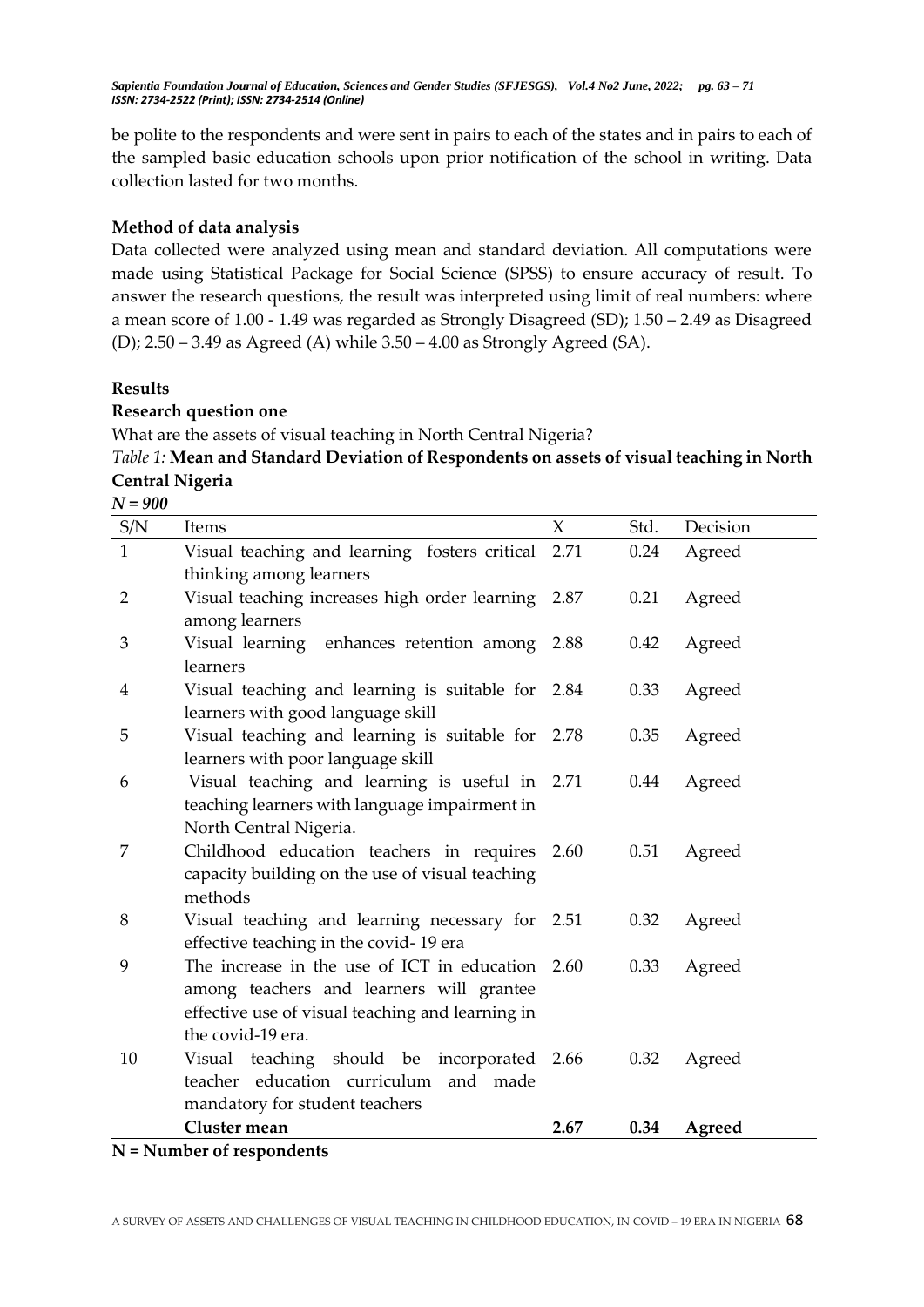Table 2: Revealed the Prospects of visual teaching and learning in COVID – 19 era in North Central Nigeria with a cluster mean score of 2.67 (0.34). Given the result presented on the table above, It was observed that among the suggested items: Visual learning enhances retention among learners, and Visual teaching increases high order learning among learners, rated highest with mean score of 2.88 (0.42), and 2.87 (0.21) respectively on the assets of visual teaching and learning. The result also that respondents agreed that visual teaching and learning fosters critical thinking among learners , Visual teaching increases high order learning, visual learning enhances retention among learners, Visual teaching and learning is suitable for learners with good language skill, visual teaching is suitable for learners with poor language skill, visual teaching is useful in teaching learners with language impairment, childhood education teachers in North Central Nigeria requires capacity building on the use of visual teaching methods, visual teaching and learning necessary in the COVID- 19 era, the increase in the use of ICT in education among teachers and learners will grantee effective use of visual teaching and learning in the COVID-19 era, and that visual teaching should be incorporated teacher education curriculum and made mandatory for student teachers. The above visual teaching and learning assets indicators, have mean response acceptance scores of 2.50 and above: the benchmark that indicates agreement. Therefore visual teaching and learning is of good assets in childhood education in North Central Nigeria.

### **Research Question two**

What are the challenges of effective use of visual teaching and learning in COVID – 19 era in North Central Nigeria?

| Table 2: Mean and Standard Deviation of Respondents on challenges of effective use of |
|---------------------------------------------------------------------------------------|
| visual teaching in COVID - 19 era                                                     |
| $N = 000$                                                                             |

| 11-200         |                                                         |      |      |                        |
|----------------|---------------------------------------------------------|------|------|------------------------|
| S/N            | Item                                                    | X    | Std. | Decision               |
| $\mathbf{1}$   | Teachers have poor knowledge of visual 2.70             |      | 0.30 | Agreed                 |
|                | teaching.                                               |      |      |                        |
| $\overline{2}$ | Visual teaching is not applicable to pupils with 3.83   |      | 0.24 | <b>Strongly Agreed</b> |
|                | visual impairment                                       |      |      |                        |
| 3              | Visual teaching requires sequential and strategic 3.80  |      | 0.21 | <b>Strongly Agreed</b> |
|                | organization visual materials for adequate              |      |      |                        |
|                | communication                                           |      |      |                        |
| 4              | Teachers skills on visual teaching is inadequate        | 2.71 | 0.42 | Agreed                 |
| 5              | There is shortage of visual teaching aids among         | 2.60 | 0.33 | Agreed                 |
|                | basic schools in North Central Nigeria                  |      |      |                        |
| 6              | There are insufficient facilities required to 2.68      |      | 0.35 | Agreed                 |
|                | support visual teaching among basic schools in          |      |      |                        |
|                | North Central Nigeria.                                  |      |      |                        |
| 7              | Covid-19 lockdown affects the effective use of 2.53     |      | 0.44 | Agreed                 |
|                | visual teaching method                                  |      |      |                        |
| 8              | Visual teaching is not effective at basic level of 2.72 |      | 0.51 | Agreed                 |
|                | education during Covid-19.                              |      |      |                        |
| 9              | Visual teaching is not possible in North Central 2.41   |      | 0.42 | Disagreed              |
|                | Nigeriain the covid-19 era                              |      |      |                        |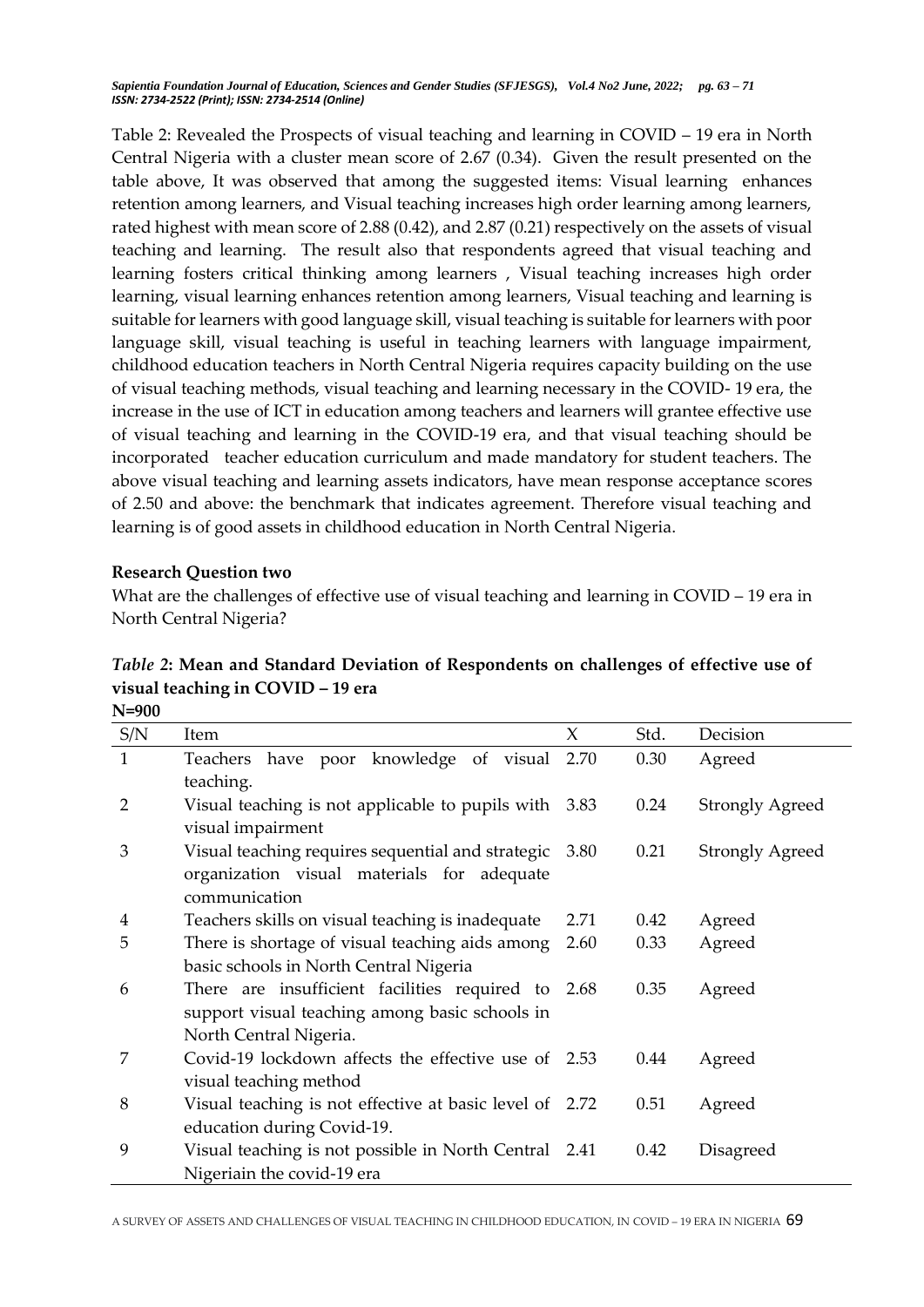| 10                          | Visual teaching is more effectively used in the 2.55 |      | 0.33 | Agreed |  |
|-----------------------------|------------------------------------------------------|------|------|--------|--|
|                             | classroom setting                                    |      |      |        |  |
|                             | Cluster mean                                         | 2.61 | 0.36 | Agreed |  |
| $N =$ Number of respondents |                                                      |      |      |        |  |

# Table 1: Presented the responses of respondents on the challenges of effective use of visual teaching and learning in COVID – 19 era which has a cluster mean score of 2.61. It was observed among other challenges that visual teaching and learning is not applicable to pupils with visual impairment, and visual teaching and learning requires sequential and strategic organization visual materials for adequate communication, rated highest with mean score of 3.83 (0.24), and 3.80 (0.21) respectively on the challenges working against effective use of visual teaching and learning in COVID – 19 era. Thus, other challenges such as: Teachers' poor knowledge of visual teaching, teachers skills on visual teaching is inadequate, There is shortage of visual teaching aids among basic schools in North Central Nigeria. There are insufficient facilities required to support visual learning among basic schools in North Central Nigeria, and COVID-19 lockdown affects the effective use of visual teaching method, among others have mean score of 2.50 and above being the benchmark of acceptance. However, the respondents disagree on the item that suggested that: visual teaching is not possible in the COVID-19 era, hence it's rated mean score 2. 41 (0.42) is below the benchmark of acceptance.

# **Findings**

The following findings were made:

- **i.** Visual teaching and learning is of good assets in childhood education in North Central Nigeria.
- **ii.** Visual teaching and learning is not effectively used in North Central Nigeria.
- iii. Teachers have poor knowledge of visual teaching and learning.
- **iv.** Teachers' skills on visual teaching are inadequate.
- **v.** There is shortage of visual teaching aids among basic schools in North Central Nigeria.
- vi. There is insufficient facilities required to support visual learning among basic schools in North Central Nigeria,

### **Conclusion and Recommendations**

In general, the study revealed that visual teaching and learning in North Central Nigeriais faced with some challenges. Those challenges have been identified by this study. Notwithstanding, visual teaching has excellent assets in North Central Nigeria, Abuja. The researchers therefore suggest that there is an urgent need for the government, teacher education and other stake holders in education to be more pro-active in solving the identified challenges of visual teaching. In this respect it is recommended that:

- $\triangleright$  Government of the states in North Central Nigeria should organize capacity building programme for basic education teachers on visual teaching and learning.
- $\triangleright$  Basic education teachers should be trained to improve their skills on improvising material for visual teaching.
- The government stakeholders in education in North Central Nigeria should increase the supply of visual teaching aids to basic schools in North Central Nigeria
- Facilities such as computer, printers and internet facilities should be made available in basic education schools for effective visual teaching and learning.